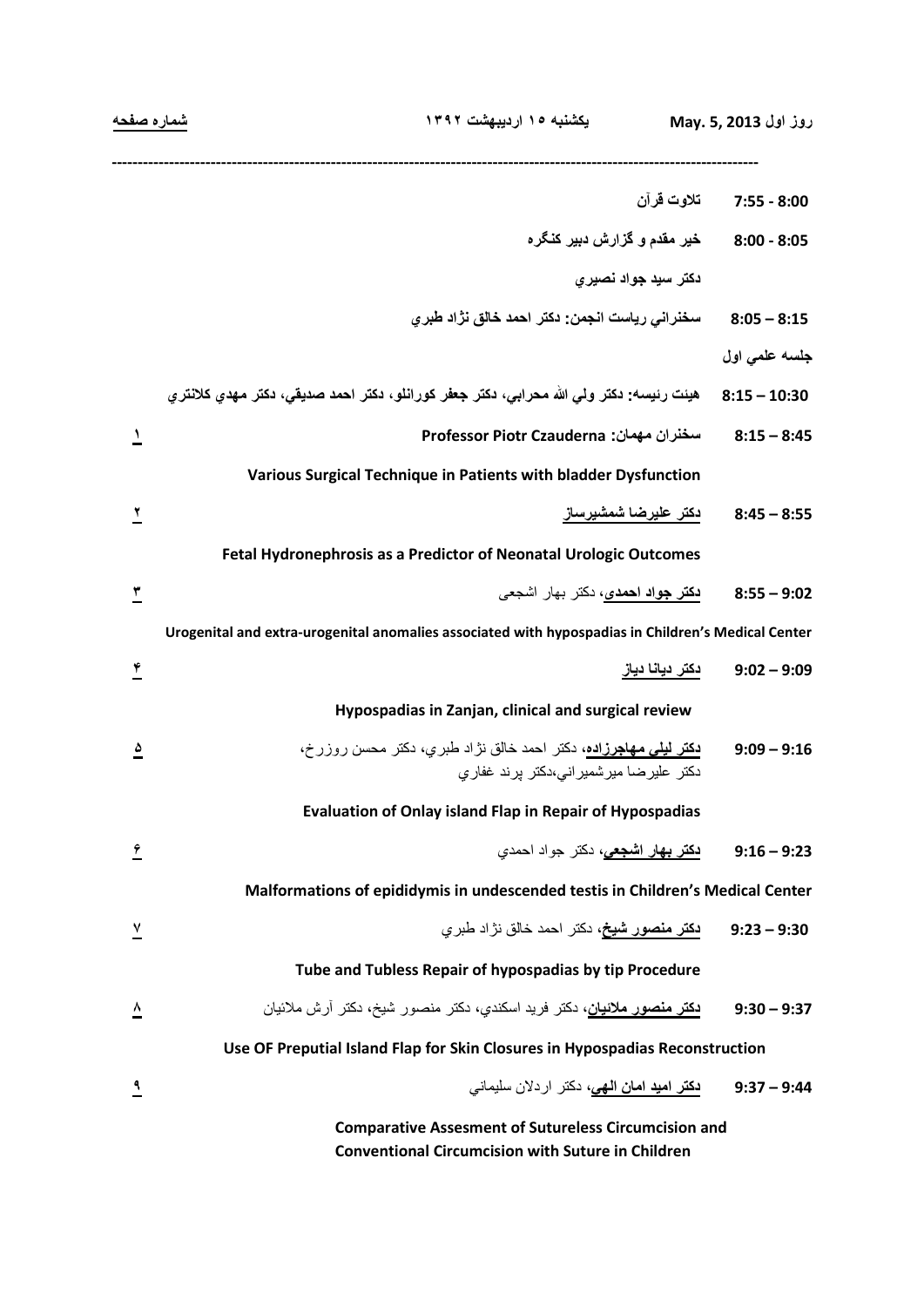| $9:44 - 9:51$                                                                                                                                                                                                               | <mark>دکتر لیلی مهاجرزاده</mark> ، دکتر احمد خالق نژاد طبری، دکتر محسن روزرخ، دکتر علیرضا میرشمیرانی، <u>۱۰</u><br>دکتر ناصر صادقیان، دکتر فتح اله روشن ضمیر، دکتر جواد غروبی، دکتر شقایق حساس یگانه، دکتر پرند غفاری |  |
|-----------------------------------------------------------------------------------------------------------------------------------------------------------------------------------------------------------------------------|-----------------------------------------------------------------------------------------------------------------------------------------------------------------------------------------------------------------------|--|
|                                                                                                                                                                                                                             | Results of Hypospadias repair in Mofid Children's hospital                                                                                                                                                            |  |
| $9:51 - 9:58$                                                                                                                                                                                                               | $\overline{\mathbf{v}}$<br><u>دکتر احمد محمدي پور</u>                                                                                                                                                                 |  |
|                                                                                                                                                                                                                             | A New Modification of Tubularized Plate Urethroplasty                                                                                                                                                                 |  |
| $9:58 - 10:05$                                                                                                                                                                                                              | <b>دكتر مريم قوامي عادل،</b> دكتر منصور ملائيان<br>$\lambda$                                                                                                                                                          |  |
|                                                                                                                                                                                                                             | <b>Cosmetic Results in a Simple Method for Prepucial Skin Defect Repair</b>                                                                                                                                           |  |
| $10:05 - 10:12$                                                                                                                                                                                                             | <mark>دکتر منصور ملائیان</mark> ، دکتر منصور شیخ، دکتر سعید طر لان<br>$\lambda$ ۳                                                                                                                                     |  |
|                                                                                                                                                                                                                             | Urethral Mobilization and Advancement with Distal triangular Uretheral<br>Plate [DTUP] Flap for Midshaft to Distal Hypospadias Experience with 251 Cases                                                              |  |
| 10:12 - 10:12 دكتر سعيد طرلان                                                                                                                                                                                               | $\frac{19}{16}$                                                                                                                                                                                                       |  |
|                                                                                                                                                                                                                             | Results of Two Common Techniques in Repairing Epispadiasis in Qods Children's Hospital                                                                                                                                |  |
|                                                                                                                                                                                                                             | 10:26 – 10:19    دكتر مهران هيرادفر، دكتر مرجان جودي، دكتر پريسا سعيدي، دكتر احمد بذر افشان،<br>۵ ۱<br>دکتر رضا شجاعبان، دکتر رضا نظر زاده                                                                            |  |
|                                                                                                                                                                                                                             | A New Modality of Arterial Supply of Free Appendix Graft for<br><b>Urethral Substitution: Report of Case and Surgical Technique</b>                                                                                   |  |
|                                                                                                                                                                                                                             | 10:33 – 10:26 مرضيه فاطميان، فاطمه اعلائيان<br>۱۶                                                                                                                                                                     |  |
| A comparative study on effect of two types of urine drainage cares (open/closed<br>System) on early complications after Hypospadias repair in 6-36 months old<br>children hospitalized at Mofid Children's Hospital in 1390 |                                                                                                                                                                                                                       |  |
|                                                                                                                                                                                                                             | 10:33 - 10:33 استراحت و يذيرايي                                                                                                                                                                                       |  |
| 11:00 - 13:00 يانل: هاييوسيادياس                                                                                                                                                                                            |                                                                                                                                                                                                                       |  |
|                                                                                                                                                                                                                             | گرداننده يانل:           دكتر منصور ملائيان                                                                                                                                                                           |  |

**اعضاي پانل: دكتر عليرضا ميرشميراني، دكترسعيد طرلان، دكتر منصور شيخ، دكتر شادپور(اورولوژيست)**

**14:00 – 13:00 نماز و نهار**

**16:00 – 14:00مجمع عمومي انجمن جراحان كودكان ايران**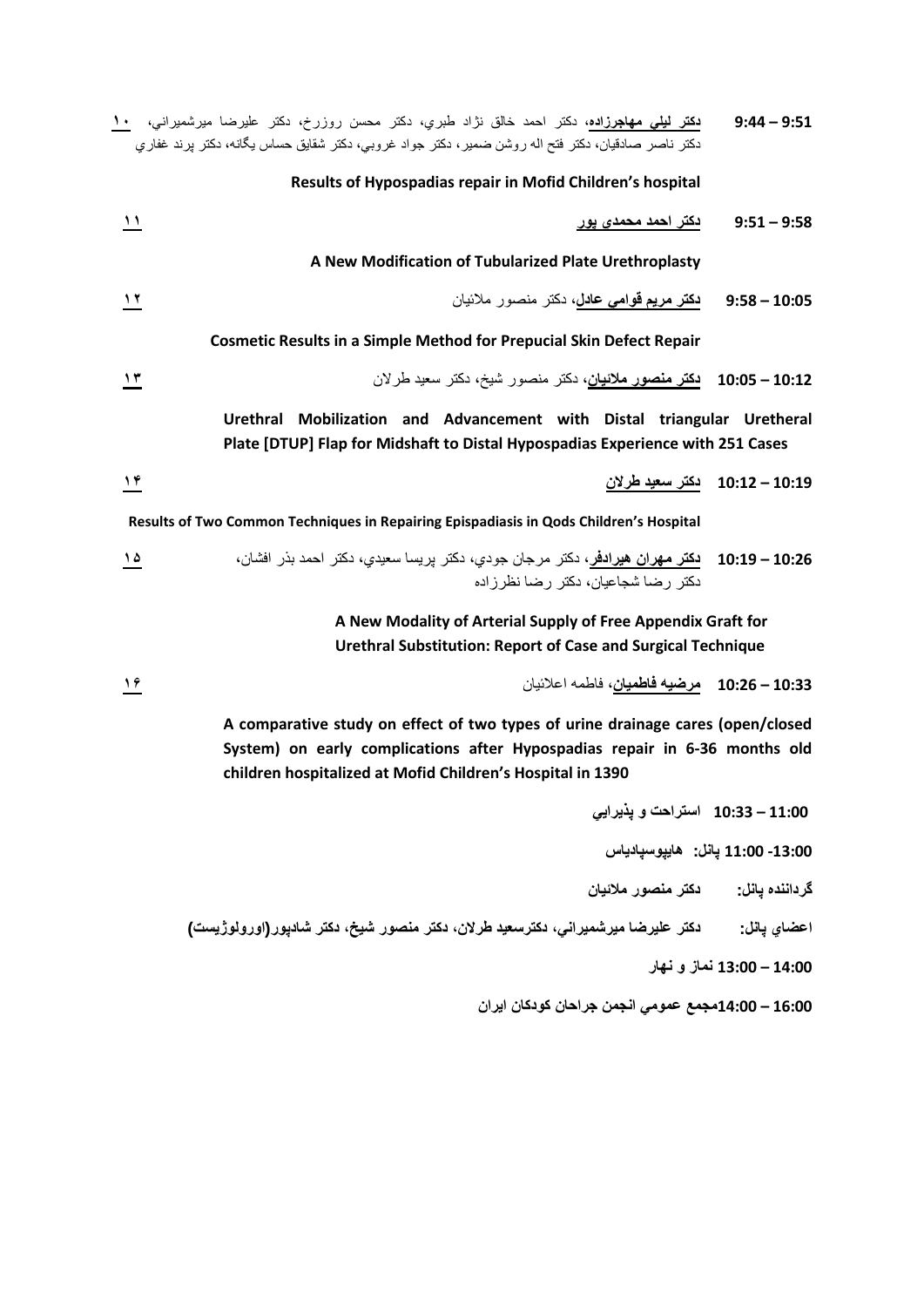- **8:00 07:55 تلاوت قرآن**
	- **جلسه علمي دوم**
- **10:30 8:00 هيئت رئيسه: دكتر احمد خالق نژاد طبري، دكتر هوشنگ پورنگ، دكتر محمود اشرفي امينه، دكتر مهران هيرادفر**
	- **8:30 08:00 سخنراني مهمان: دكتر عليرضا شمشيرساز**

**Fetal Surgery** 

**8:35 08:30- دكتر مهران پيوسته،** دكتر شهنام عسكرپور، دكتر علي احمد زاده **۱۷**

**--------------------------------------------------------------------------------------------------------------------------------------** 

**Association of urinary tract abnormalities in children with first urinary tract infection**

**8:40 – 8:35 دکتر ليلی مهاجرزاده،** دکتر محسن روزرخ، دکتر احمد خالق نژاد طبری، دکترعليرضا ميرشميرانی، **۱۸** دکترکيوان ملک پور، خانم سايه هاتفی

 **PATIO repair for urethrocutaneous fistula after hypspadias surgery** 

| استحقا | 8:50 – 08:40 <mark>دكتر اميرحسين حسيني</mark> ، دكتر  علي اصـغر  حلي <i>مي</i> اصـل، دكتر  پونـه نبوي ز اده، |  |
|--------|--------------------------------------------------------------------------------------------------------------|--|
|        | دكتر مصطفى شريفيان، دكتر عين الله أذرگشب                                                                     |  |

**Can Procalcitonin Reduce Unnecessary voiding Cystoureterography in Children with First Febrile Urinary Tract Infection?**

**9:00 – 08:50 دكتر رضا دليراني،** دكتر مصطفي شريفيان، دكتر معصومه محكم، دكتر اعظم قهسره اردستاني **۲۰**

**A comparison of radiographic cystography (VCUG) and isotope cystography (DRNC) in patients with urinary tract infections with normal VCUG**

**9:06 – 09:00 دكتر مهران هيرادفر،** دكتر مرجان جودي، دكتر پريسا سعيدي، دكتر احمد بذرافشان، **۲۱** دكتر رضا شجاعيان، دكتر رضا نظرزاده

**Impact of children voiding habits on urodynamic studies**

| 22 |  |  |
|----|--|--|
|    |  |  |

**Evaluation of prenatal hydronephrosis and its outcome at the end of neonatal period in Ghazvin provinc**

**9:20 – 09:13 دكتر ليلي مهاجرزاده،** دكتر احمد خالق نژاد طبري، دكتر محسن روزرخ، دكتر پرند غفاري **۲۳**

**Laparoscopic extra vesical transperitoneal approach in the treatment of vesicoureteral reflux in children**

**9:27 – 09:20 دكتر مهران هيرادفر،** دكتر مرجان جودي، دكتر پريسا سعيدي، دكتر احمد بذرافشان، **۲۴** دكتر رضا شجاعيان، دكتر رضا نظرزاده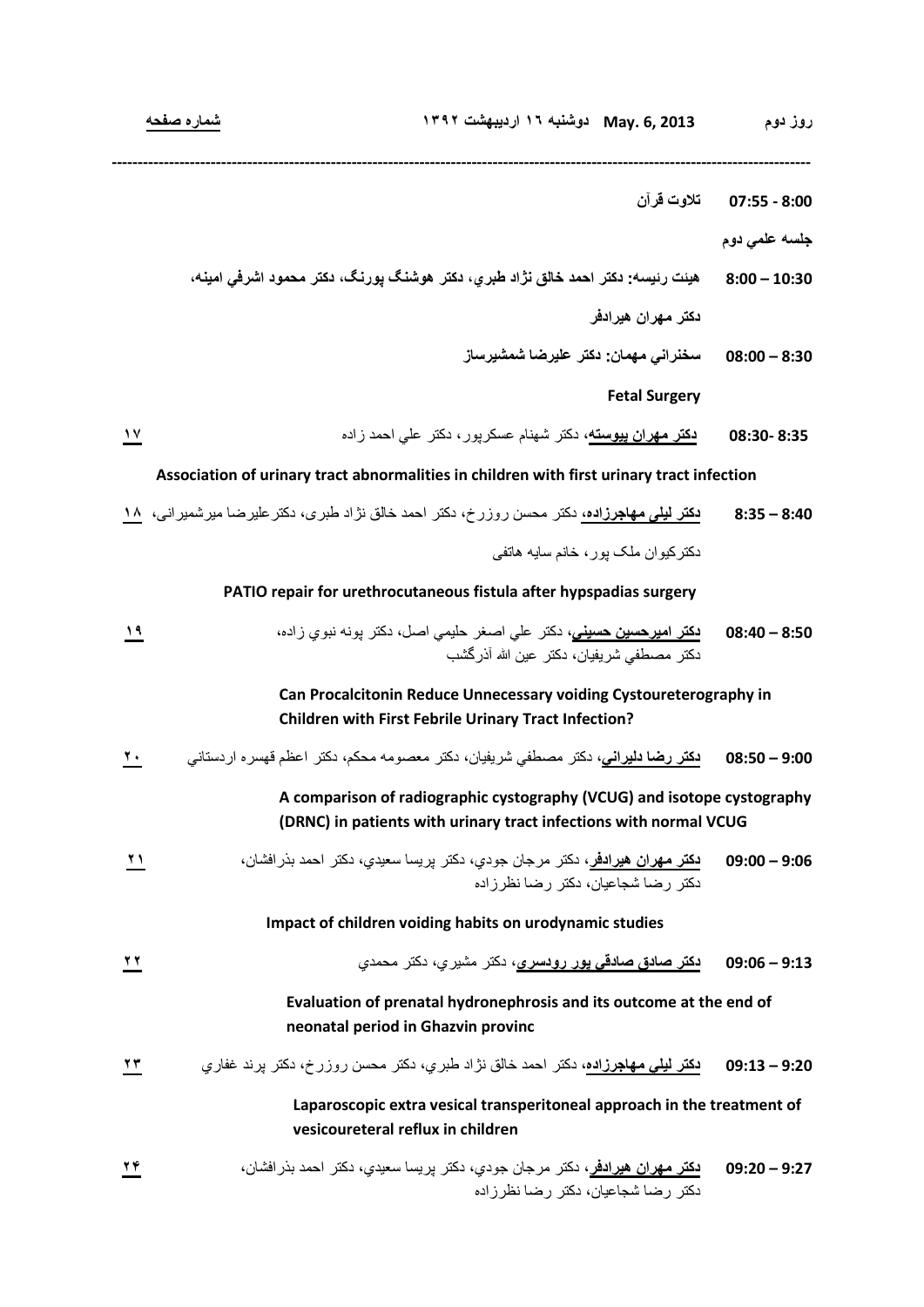## **Pediatric laparoscopic pyeloplasty with extra-corporal anastomosis: easier, less gas insufflations and shorter time**

| $\frac{10}{10}$ | دكتر ناصر صادقيان، دكتر ليلي مهاجرزاده، دكتر مصطفي شريفيان، دكتر معصومه محكم، دكتر شقايق حساس يگانه                                                                                                                                         |               |
|-----------------|---------------------------------------------------------------------------------------------------------------------------------------------------------------------------------------------------------------------------------------------|---------------|
|                 | Protective temporary vesicostomy for upper urinary tract Problems in<br>children: A five-year experience                                                                                                                                    |               |
| 26              | 09:34 – 09:34     دکتر محمد هادي رفيعي                                                                                                                                                                                                      |               |
|                 | Surgical Treatment of 70 Patients Under 15 Years with Vesico Ureteral<br>Reflux in Alzahra Hospital in Isfahan                                                                                                                              |               |
| 27              | <b>دکتر احمد بذرافشان،</b> دکتر بهروز دواجی، دکتر عباس طباطبائے،                                                                                                                                                                            | 09:41 - 09:48 |
|                 | <b>Interventional Options in the Management of Primary Obstructive</b><br>Megaureters(POM), (Ureterovesical Junction Obstruction {UVJO}, Unilateral and<br>Bilateral Type) with Emphasis in JJ Ureteral Insertion Experience in 30 Patients |               |
| 2 Y V           | 09:56 – 09:48    دكتر منصور ملائيان، دكتر آرش ملائيان، دكتر فريد اسكندر ى، دكتر بيمان سلامتى                                                                                                                                                |               |
|                 | A Single Stenting with Percutaneous Externalized Nephroureteral 5 Fr<br>Catheter (Feeding Tube) is Sufficient as a Sole Protective Measure for<br>Pyeloplasty in Infants and Children? Experience with 142 patients                         |               |
| ۲۹              | 09:56 - 05:56 دكتر عليرضا ميرشميراني، دكتر احمد خالق نژاد طبري، دكتر محسن روزرخ،<br>دكتر نگار صادقيان، دكتر افسانه صادقي، دكتر ليلي مهاجرزاده، دكتر شقايق حساس يگانه،<br>دكتر مصطفى شريفيان                                                 |               |
|                 | Posterior Urethral Valves (A single center experience)                                                                                                                                                                                      |               |
| <u>r.</u>       | 10:10 – 10:03     بكتر حيدر على داور ي، دكتر حقيقي، دكتر  شاهي، دكتر  حسن ز اد آذر                                                                                                                                                          |               |
|                 | Improvement of renal function after relief of chronic partial upper urinary tract obstruction                                                                                                                                               |               |
|                 | 10:20 – 10:10 دكتر محمود سعيدا، دكتر احمد خالق نژاد طبري، دكتر عليرضا ميرشميراني، دكتر ليلي مهاجرزاده، ٣١<br>دكتر محسن روزرخ، دكتر شقايق حساس يگانه، دكتر نسيبه خالق نژاد طبري، دكتر على عسكري،<br>دكتر جهانبخش، سايه هاتفي                 |               |
|                 | The Experience with a New Modification to Lich-Gregoir Extravesical Detrusorrhaphy                                                                                                                                                          |               |
| ۳۲              | 10:20 – 10:20     دكتر محمود اشرفى امينه                                                                                                                                                                                                    |               |
|                 | Fetal intervention in Obstructive uropathy                                                                                                                                                                                                  |               |
|                 | 10:45 – 10:30   استراحت و يذيرايي                                                                                                                                                                                                           |               |

**11:15 – 10:45 سخنران مهمان: دکتر ناصر نجمی (جراح فک و صورت از بلژيک) ۳۳**

 **روش های نوين در ترميم شکاف کام**

**-13:00 11:15 پانل: برخورد با هيدرونفروز جنيني و نوزاد**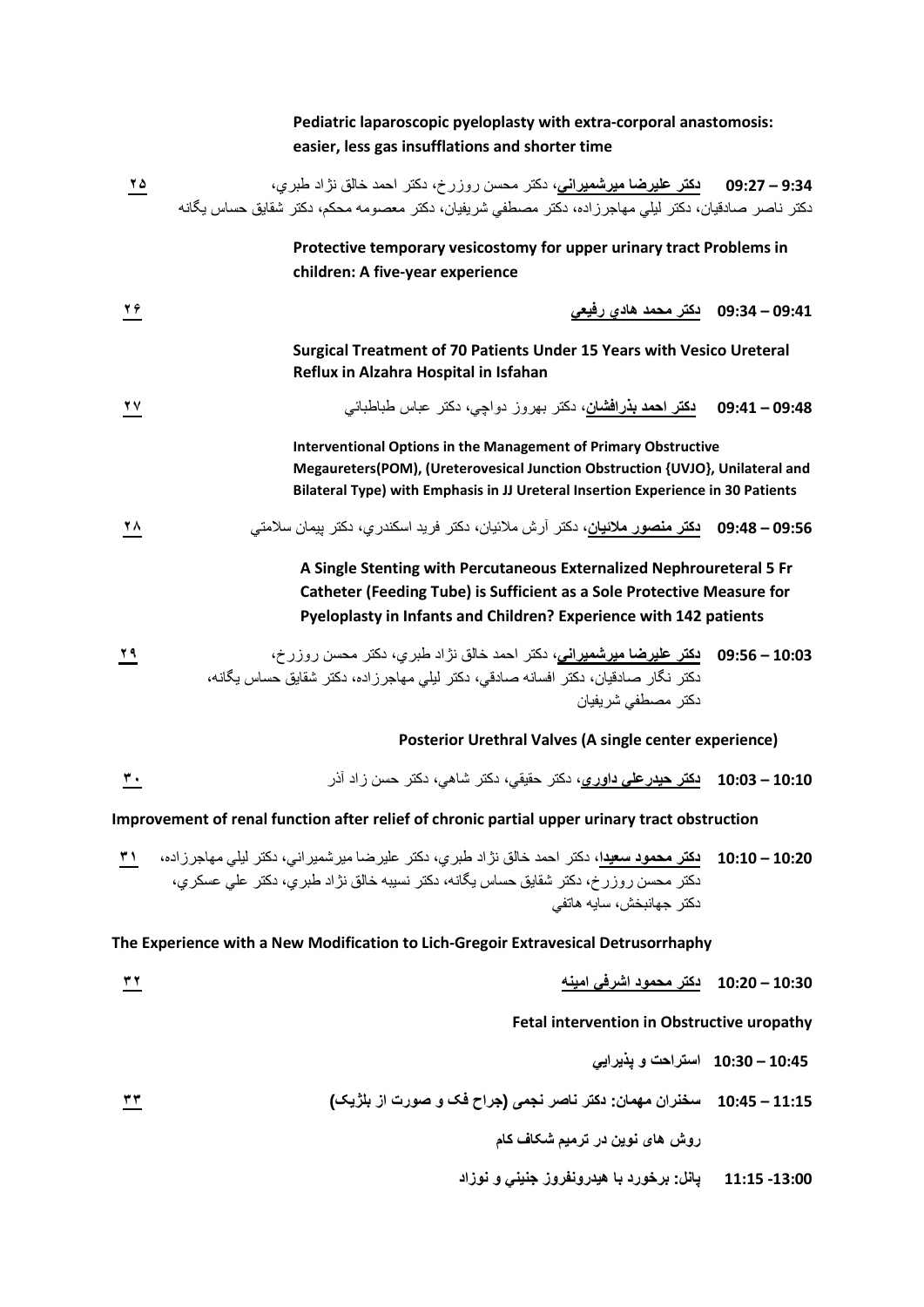**گرداننده پانل: دكتر مهران هيرادفر**

**اعضاي پانل: دكتر محمود اشرفي امينه،دكتر حميدرضا فروتن، دكتر پريسا سعيدي (اورولوژيست كودكان)، دكتر شاه سوند (سونولوژيست جنين)، دكتر مصطفي شريفيان (نفرولوژيست كودكان)، دكتر ناصري(نفرولوژيست كودكان)**

**14:00 – 13:00 نماز و نهار**

**23:00 – 20:00 برنامه شام كنگره**

|    | شماره صفحه<br>سه شنبه ۱۷ اردیبهشت ۱۳۹۲                                                                                                                  | روز سوم– May. 7, 2013   |
|----|---------------------------------------------------------------------------------------------------------------------------------------------------------|-------------------------|
|    |                                                                                                                                                         | 8:00 - 07:55 تلاوت قرآن |
|    |                                                                                                                                                         | جلسه علمي سوم           |
|    | 10:30 – 08:00 ٪ هيئت رئيسه: دكتر حسين شفائي، دكتر ناصر صادقيان،دكتر منصور ملائيان، دكتر مهرداد معمارزاده                                                |                         |
| ۳۴ | سخنراني مهمان- دكتر فرزين فرزانه                                                                                                                        | $08:00 - 8:30$          |
|    | Importance of the neo-adjuvant setting to the success of immune therapy of cancer                                                                       |                         |
| ۲۵ | <b>دکتر شهنام عسکرپور،</b> دکتر مهران پیوسته، دکتر هژیر جواهری زاده، دکتر یعقوب باقری                                                                   | 08:30-8:37              |
|    | Etiology of acute scrotal pain in children and adolescent patients<br>admitted in Ahvaz Educational Hospitals                                           |                         |
| ۳6 |                                                                                                                                                         |                         |
|    | A child with acute urinary obstruction due to complicated<br>balanopostitis                                                                             |                         |
| ۳۷ | <b>دکتر هوشنگ یورنگ،</b> دکتر فرید اسکندری، دکتر منصور ملائیان، دکتر محمد اسماعیل دارابی،<br>دکتر میترا آذرشاهین، دکتر ابراهیم اسیهبدی                  | $08:42 - 8:47$          |
|    | Congenital Spigelian hernias and cryptorchidism - a Case Report                                                                                         |                         |
| ۳۸ | Dr Nurten Aksoy · Dr Pelin Yazgan · Dr Cevik Muazez                                                                                                     | $08:47 - 8:54$          |
|    | <b>Evalution of Antioxidative/Oxidative Statuse and Prolidase</b><br>Parameters in Cases of Inguimal Hernia with Joint Hypermobility<br>Syndrome        |                         |
| ۳۹ | <b>دکتر مرتضی محمودی،</b> دکتر احمد خالق نژاد طبری، دکتر علیرضا میرشمیرانی،<br>دکتر محسن روزرخ ، دکتر رضا باقری پور، دکتر پرند غفاری، دکتر بیژن حاتمیان | $08:54 - 9:01$          |

 **Early Exploration in the Management of Acute Scrotum in Children**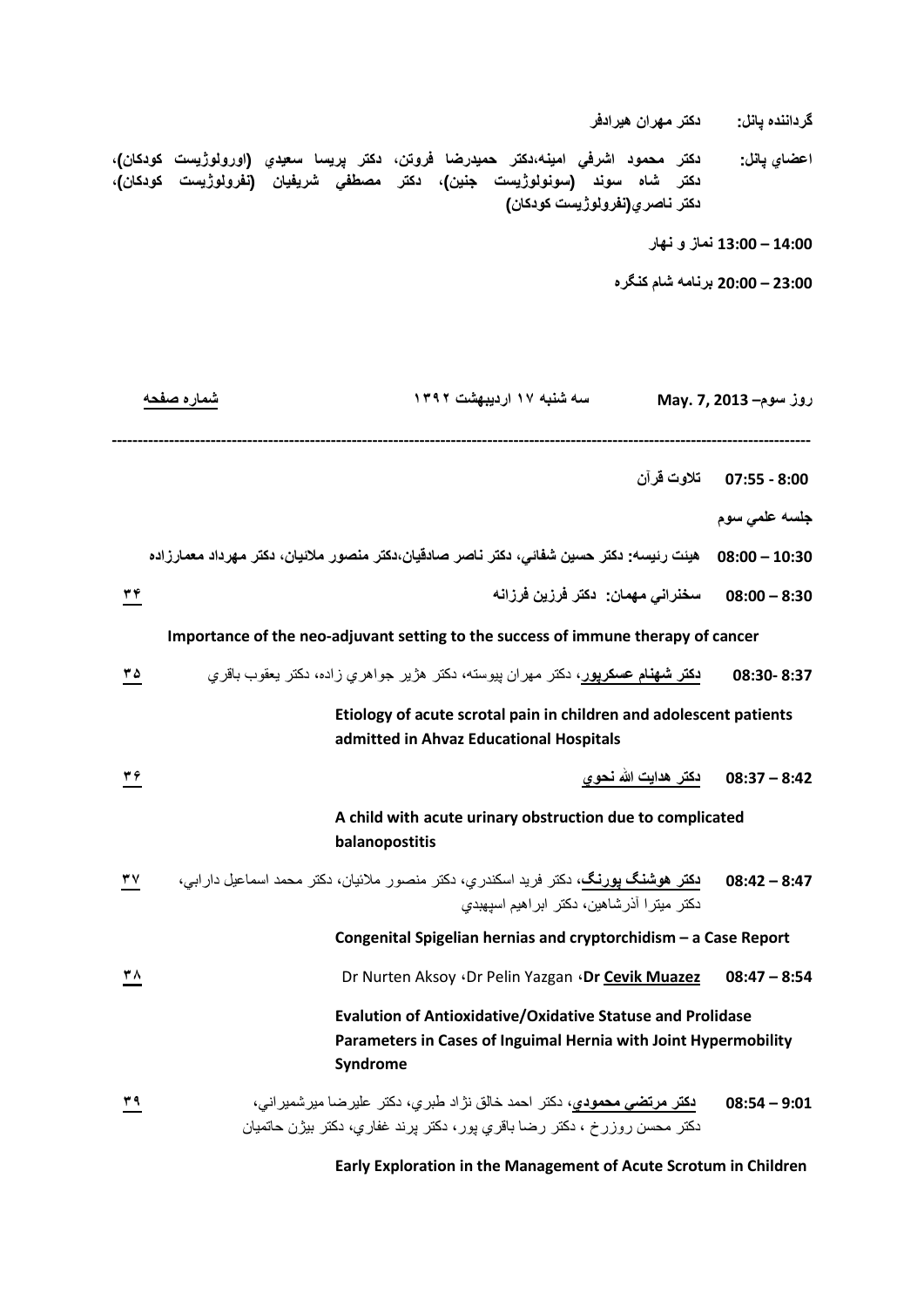| ۴. | <b>دکتر مجتبی موسوی خوشدل،</b> دکتر سید جواد نصبری، دکتر صلاح الدین دلشاد،<br>دکتر بیروز فرهود، دکتر فریبا جهانگیری، دکتر مریع قوامی عادل،                               | $09:01 - 9:08$                |  |
|----|--------------------------------------------------------------------------------------------------------------------------------------------------------------------------|-------------------------------|--|
|    | The First report of the 60 Mini-Laparoscopic Repair of Hernia in Iran                                                                                                    |                               |  |
| ۴۱ | <b>دکتر محسن روزرخ،</b> دکتر احمد خالق نژاد طبری، دکتر آزیتا توسلی، دکتر لیلی مهاجرزاده،<br>دکتر علیر ضا میر شمیر انی                                                    | $09:08 - 9:13$                |  |
|    | Scrotal abscess in newborns                                                                                                                                              |                               |  |
| ۴۲ | <b>دکتر محسن روزرخ،</b> دکتر احمد خالق نژاد طبری، دکتر آزیتا توسلی، دکتر لیلی مهاجرزاده،<br>دکتر علیر ضا میرشمیر انی                                                     | $09:13 - 9:18$                |  |
|    | Is Fournier's gangrene always Fatal in Children?                                                                                                                         |                               |  |
| ۴۳ | دکتر عباس هادييور                                                                                                                                                        | $09:18 - 9:23$                |  |
|    | <b>Transverse Testicular Ectopia</b>                                                                                                                                     |                               |  |
| ۴۴ | 09:33 – 09:23   بكثر محمود سعيدا، دكتر احمد خالق نژاد طبري، دكتر علير ضا مير شمير انے,                                                                                   |                               |  |
|    | Single working port and extracorporeal knotting in laparoscopic repair of hernia in children                                                                             |                               |  |
| ۲۵ | 09:43 – 09:33    دكتر محمد حسين خرد پير                                                                                                                                  |                               |  |
|    | Late Results of a New Surgical Procedure for the Treatment of Bladder Extrophy                                                                                           |                               |  |
| ۴۶ | 09:53 – 09:43    دكتر منصور ملائيان، دكتر بهنام ينجوي، دكتر ولي اله محرابي، دكتر أرش ملائيان                                                                             |                               |  |
|    | <b>Closure of Open Pelvic Ring Is Critical In Successful Treatment of</b><br><b>Classic Bladder Exstrophy?</b>                                                           |                               |  |
| 47 | 09:53 – 09:53    دكتر فتح اله روشن ضمير، دكتر عليرضا ميرشمير اني، دكتر احمد خالق نژاد طبري،<br>دکتر هوشنگ پورنگ، دکتر ناصر صادقیان، دکتر محسن روزرخ، دکتر شاداب صالح پور |                               |  |
|    | Penile Agenesis: Report on 9 Cases and Review of Literature                                                                                                              |                               |  |
| ۴۸ | 10:13 – 10:03 <mark>نكثر مهران هيرادفر</mark> ، دكثر مرجان جودي، دكثر پريسا سعيدي، دكثر احمد بذر افشان،<br>دکتر رضا شجاعیان، دکتر رضا نظرز اده                           |                               |  |
|    | The Long Term Outcome of Feminizing Genital Surgery: A new<br>scoring system                                                                                             |                               |  |
| ۴۹ |                                                                                                                                                                          | 10:13 - 10:13 دكتر مسعود ناظم |  |
|    | Vaginal reconstruction in patients with vaginal agenesis (case<br>report)                                                                                                |                               |  |
| ٥. | 10:30 – 10:23٪ دكتر عبدالحميد عمويي                                                                                                                                      |                               |  |
|    | Penile Agenesis (Aphallia) with imperforated anus: a Case Report                                                                                                         |                               |  |

 **11:00 – 10:30 استراحت و پذيرايي**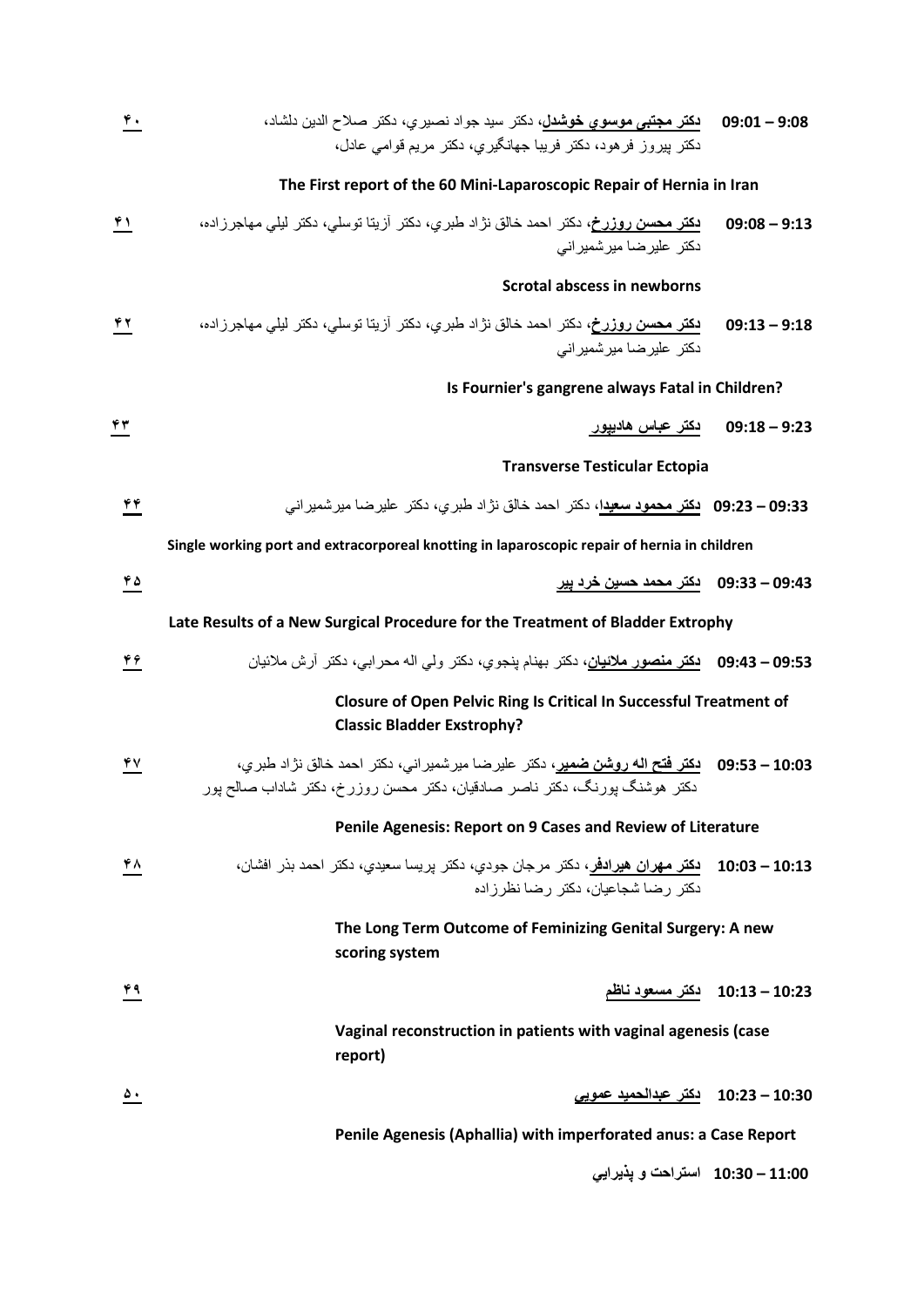**-13:00 11:00 پانل: اكستروفي مثانه**

**گرداننده پانل: دكتر عباس بناني**

**اعضاي پانل: دكتر محسن روزرخ، دكتر عباس هاديپور، دكتر محبوبي (اورولوژيست كودكان)، دكتر سعيد توكلي (ارتوپد اطفال)، دكتر سهيل بن رضوي**

**14:00 – 13:00 نماز و نهار**

**روز چهارم– 2013 8, .May چهارشنبه ۱۸ ارديبهشت ۱۳۹۲ شماره صفحه -------------------------------------------------------------------------------------------------------------------------------------- 8:00 - 07:55 تلاوت قرآن جلسه علمي چهارم 10:30 – 08:00 هيئت رئيسه: دكتر عباس بناني، دكتر جواد احمدي، دكتر صلاح الدين دلشاد، دكتر فتح اله روشن ضمير 8:30 – 08:00 سخنران مهمان: دكتر شمس الدين مهاجرزاده ۵۱ Wilms Tumor Detection by Carbon Nanotube Based Bio Electromechanical Sensor 8:35 08:30- دكتر فريد اسكندري،** دكتر هوشنگ پورنگ، دكتر منصور ملائيان، دكتر محمد اسماعيل دارابي، **۵۲** دكتر ميترا آذرشاهين، دكتر ابراهيم اسپهبدي  **Nephron Sparing Surgery in Bilateral Wilms Tumor – A Case Report 8:45 – 08:35 دكتر ناصر صادقيان،** دكتر ميرمحمود سيد احدي، دكتر احمد خالق نژاد طبري، **۵۳** دكتر عليرضا ميرشميراني، دكتر اميد امان اللهي **Wilms' Tumor: A 10 Year Retrospective Study of Mofid Children Hospital 8:52 – 08:45 دكتر مهران هيرادفر،**دكتر مرجان جودي، دكتر پريسا سعيدي، دكتر احمد بذر افشان، **۵۴** دكتر رضا شجاعيان، دكتر رضا نظرزاده  **Pediatric clear cell sarcoma of the kidney with atriocaval thrombus Conventional approach needs a serious revision 9:00 – 08:52 دكتر سهيل اوصيا ۵۵ Renal Fusion and Ectopia 9:10 – 09:00 دكتر حميدرضا فروتن ۵۶**

 **Bilateral Wilms' tumor, Shiraz experience**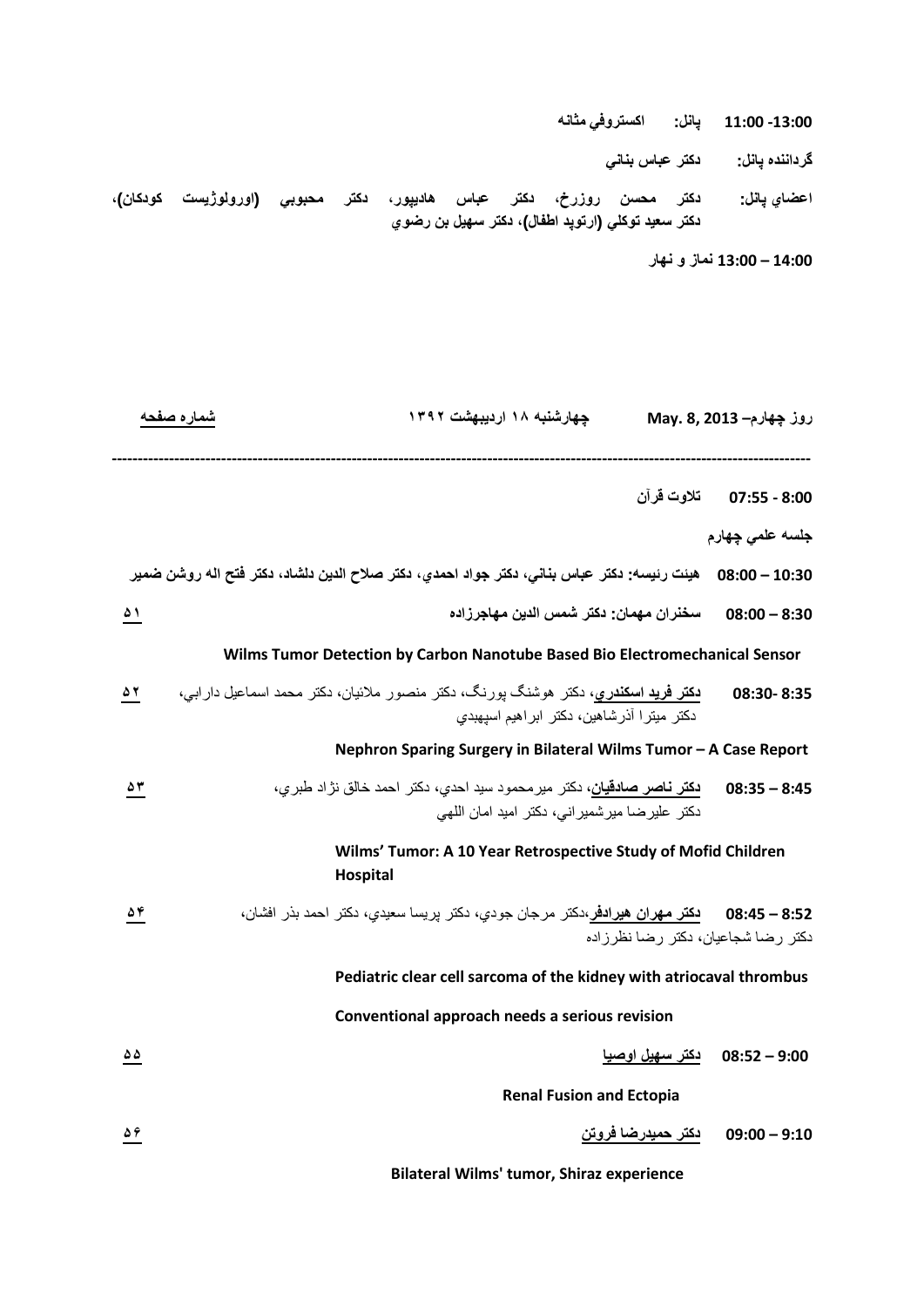| $\frac{\Delta V}{\Delta}$ | 9:20 – 09:10 نكتر داوود بادبرين، دكتر سعيد اصلان أبادي، دكتر جمشيدي                                                                                       |                           |
|---------------------------|-----------------------------------------------------------------------------------------------------------------------------------------------------------|---------------------------|
|                           | Management protocols of Wilms' tumor: NWTS vs SIOP                                                                                                        |                           |
| ۵۸                        | <u>دکتر محسن حیدر</u>                                                                                                                                     | $09:20 - 9:30$            |
|                           | <b>Associated Urologic Anomalies in Patienrs with Anorectal</b><br><b>Malformations</b>                                                                   |                           |
| $\frac{\Delta q}{\Box}$   | <u>دکترمحمد حسن کریمی نژاد</u>                                                                                                                            | $09:30 - 9:40$            |
|                           | Suitable Sex assignment of ambiguous newborns is the most<br>challenging decision in neonatology                                                          |                           |
| $\hat{\mathbf{r}}$ .      | 9:50 – 9:40         دکتر حيدر على داور ي                                                                                                                  |                           |
|                           | <b>Countralateral Exploration in Children with Unilateral Inguinal</b><br>Hernia (study N.1 & study N.2)                                                  |                           |
| 91                        | 09:50 – 09:50    دكتر سيد عبدالله موسوي                                                                                                                   |                           |
|                           | <b>MALCIRCUMCISION, WHAT'S OUR DUTY?</b>                                                                                                                  |                           |
| ۶۲                        | 09: <b>50 – 09:55    دکتر فرید اسکندری،</b> دکتر هوشنگ پورنگ، دکتر منصور ملائیان، دکتر محمد اسماعیل دارابی،<br>دکتر میتر ا آذرشاهین، دکتر ابراهیم اسیهبدی |                           |
|                           | McKusick-Kaufman Syndrome - A Case Report                                                                                                                 |                           |
| $\hat{\tau}$ ۳            | 10:00 – 10:00    دكتر صلاح الدين دلشاد، دكتر رزاقي آذر                                                                                                    |                           |
|                           | Treatment of disorders of sex development and presentation of 84<br>cases                                                                                 |                           |
| 44                        |                                                                                                                                                           | 10:10 – 10:10٪ صالحه تجلى |
|                           | <b>Urinary Tract Infection Management in Neonatal Intensive Care</b><br>Unit (NICU)                                                                       |                           |
| 45                        | 10:17 - 10:17 دكتر فريبا جهانگيري، دكتر نكيسا هومن                                                                                                        |                           |
|                           | Results and complications of children with ESRD undergoing<br>peritoneal dialysis catheter placement 1997-2013 in Aliasghar<br><b>Children's Hospital</b> |                           |
| $\frac{66}{10}$           | 10:30 – 10:24 <mark>دكتر سيد جواد نصيري</mark> ، دكتر صلاح الدين دلشاد، دكتر فريبا جهانگيري، دكتر موسوي خوشدل                                             |                           |
|                           | Early Prineal Port Insertion in the management of imperforate anus and cloac Patients                                                                     |                           |
| 47                        |                                                                                                                                                           |                           |
|                           | The comparative study of the outcomes of early and late<br>oral feeding in intestinal anastomosis surgeries in children                                   |                           |